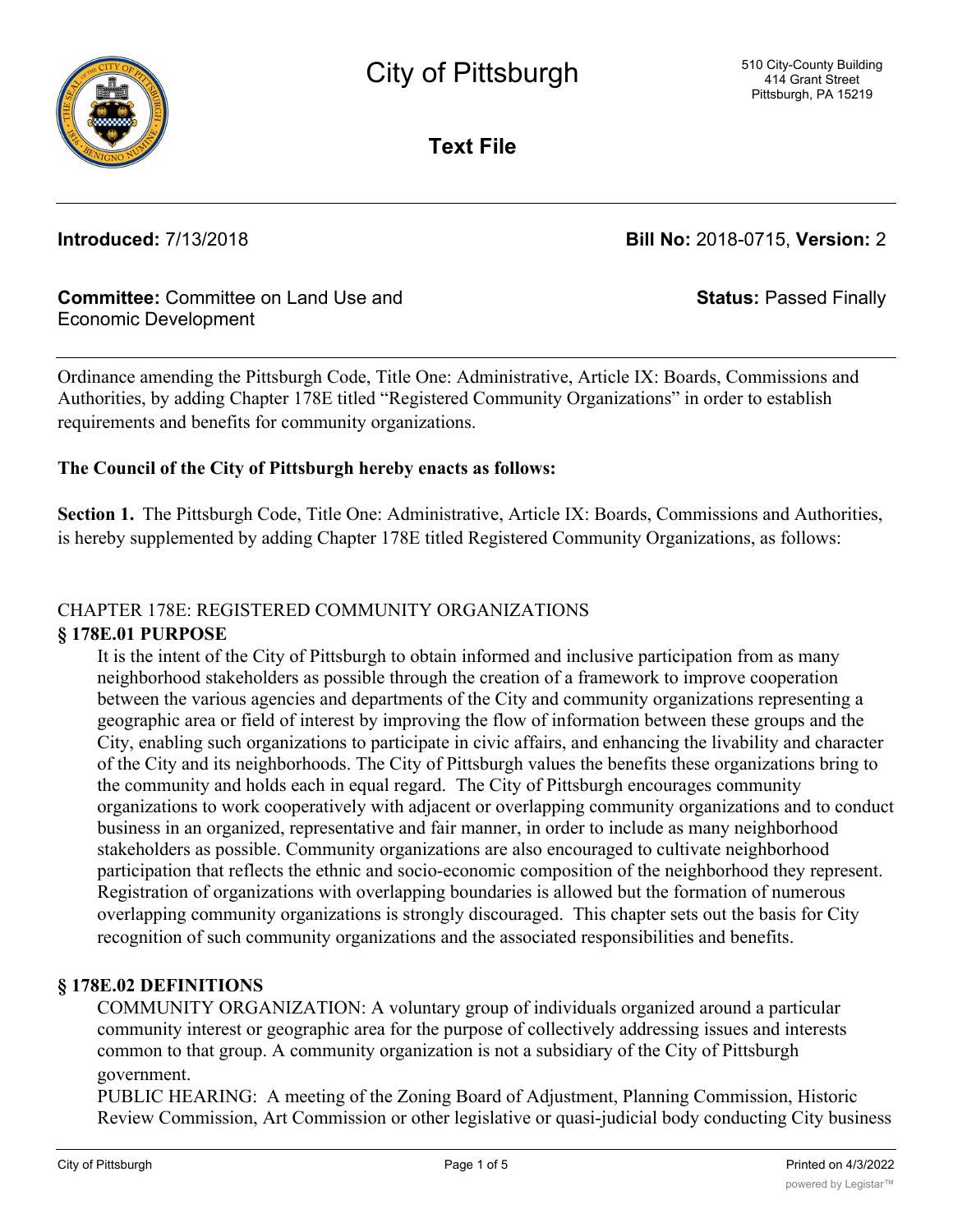### **Committee:** Committee on Land Use and Economic Development

**Status:** Passed Finally

during which the public or other agencies are allowed to give testimony concerning issues under consideration.

## **§ 178E.03 MINIMUM REQUIREMENTS FOR REGISTERED COMMUNITY ORGANIZATIONS**

Any community organization and/or coalition of community organizations seeking recognition pursuant to this Chapter must comply with the following standards:

- (a) Has properly registered as a  $501(c)3$  nonprofit corporation in good standing with the state of Pennsylvania, or obtained fiscal sponsorship with a 501(c)3 nonprofit corporation in good standing with the state of Pennsylvania via a Memorandum of Understanding;
- (b) Has adopted bylaws;
- (c) Has adopted a Conflict of Interest Policy;
- (d) Has adopted a statement of purpose or mission;
- (e) Has an identified geographic boundary, identified either by approved bylaws or passed by another action of the organization;
- (f) Has a transparent Board selection process and defined terms;
- (g) Has a written communication strategy which includes the following provisions:
	- (1) The methods the community organizations uses to reach out to community;
	- (2) The reasons they use those methods, including data to support these reasons;
	- (3) Strategy to inform residents and businesses about the community organization's communication strategy and where the community can access this information;
	- (4) Strategy to provide outreach to the community of upcoming meetings.
- (h) Holds regular meetings, not less than twice per calendar year, which are open to all members of the public **in an ADA-accessible space**;
- (i) Has adopted a Policy Against Discrimination; and
- (j) Has a website which provides the following information:
	- (1) Advance notification of meetings;
	- (2) Meeting Agendas, Decisions, and Minutes.

### **§ 178E.04 REGISTRATION**

The Department of City Planning shall maintain an official registration of community organizations recognized under this chapter. It shall be the responsibility of the community organization to provide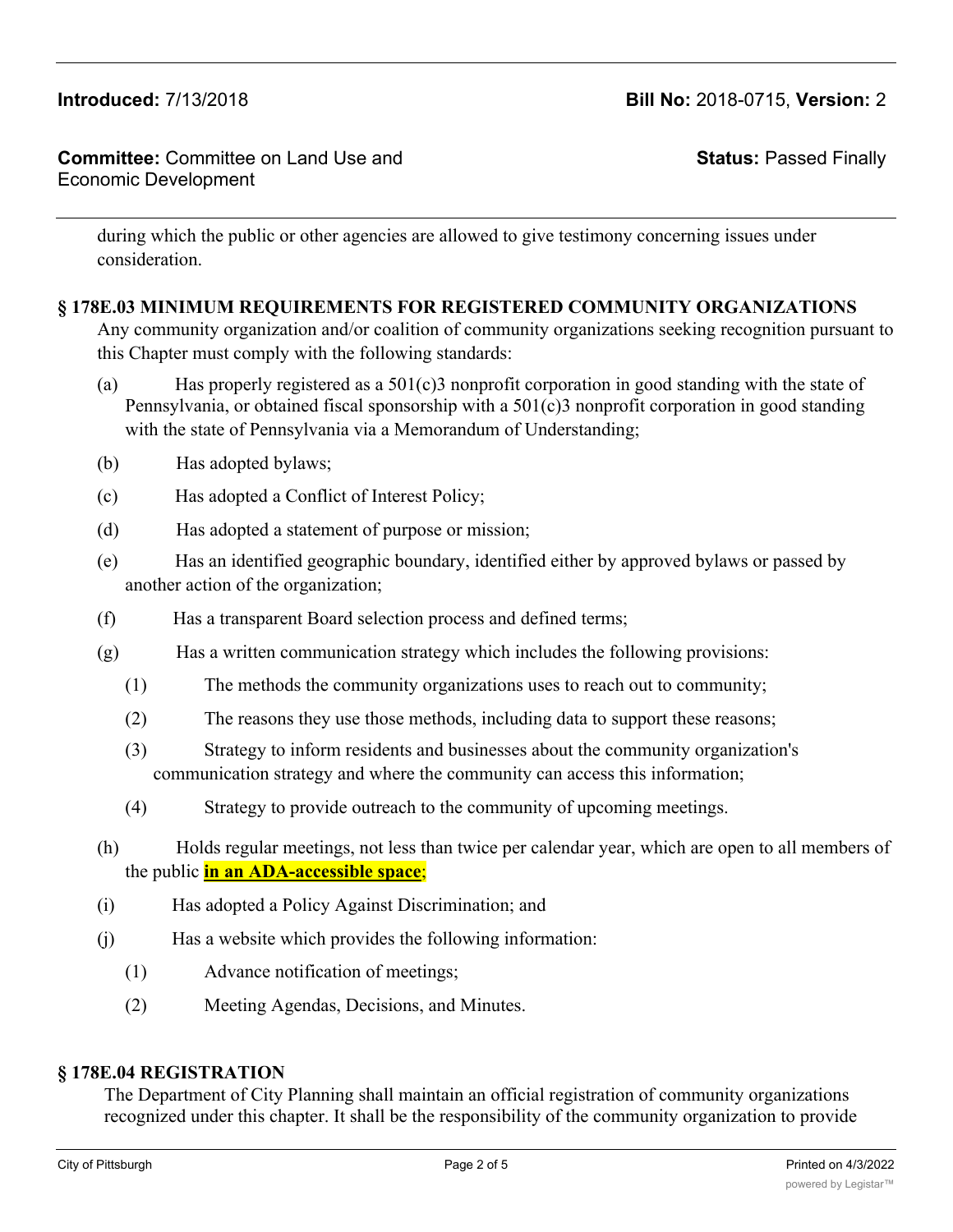**Committee:** Committee on Land Use and Economic Development

**Status:** Passed Finally

updated information and any changes to the registration items of this section to the Department of City Planning in a timely manner. With the exception of Section 178E.04(c), The Department of City Planning shall make this information available to the public. Any community organization meeting the requirements of section 178E.03 of this chapter may register by filing the following:

- (a) Official name;
- (b) Boundaries;
- (c) The names, mailing addresses, telephone numbers and e-mail addresses of its current officers or Board members;
- (d) The name, mailing address, e-mail address and telephone number of the individual(s) to serve as the recipient for official communications from the city;
- (e) A copy of the organization's IRS Determination Letter or Memorandum of Understanding;
- (f) A copy of the Conflict of Interest Policy;
- (g) A copy of the statement of purpose or mission of the Organization;
- (h) A copy of the bylaws;
- (i) Schedule for electing officers or Board members;
- (j) Communication Strategy;
- (k) Time and place of regular meetings; and
- (l) A copy of the Policy Against Discrimination.
- **(m) A signed letter from the Member(s) of Council whose Council District(s) contain the designated geographical area(s).**

After review of a registration request form, the Department of City Planning shall register an organization as an RCO if it finds that the organization meets the requirements of Section 178E.03 and 178E.04. The Department of City Planning shall notify an organization whether its registration request has been granted. If the organization's request has been denied, the Department of City Planning must clearly state, in written form, the reason for such denial. The denial of an application shall not preclude an organization from reapplying during the next or any subsequent registration period.

## **§ 178E.05 RENEWAL OF REGISTRATION**

Biannual renewal of registration of community organization is mandatory. By December 1 of every other year, each registered community organization must submit a request for renewal of registration with current information required in Section 178E.04. Failure to submit such a request by December 1 will result in removal of the community organization from the official registration. Upon approval, a community organization will be registered from January 1 of the next year through December 31 of the following year.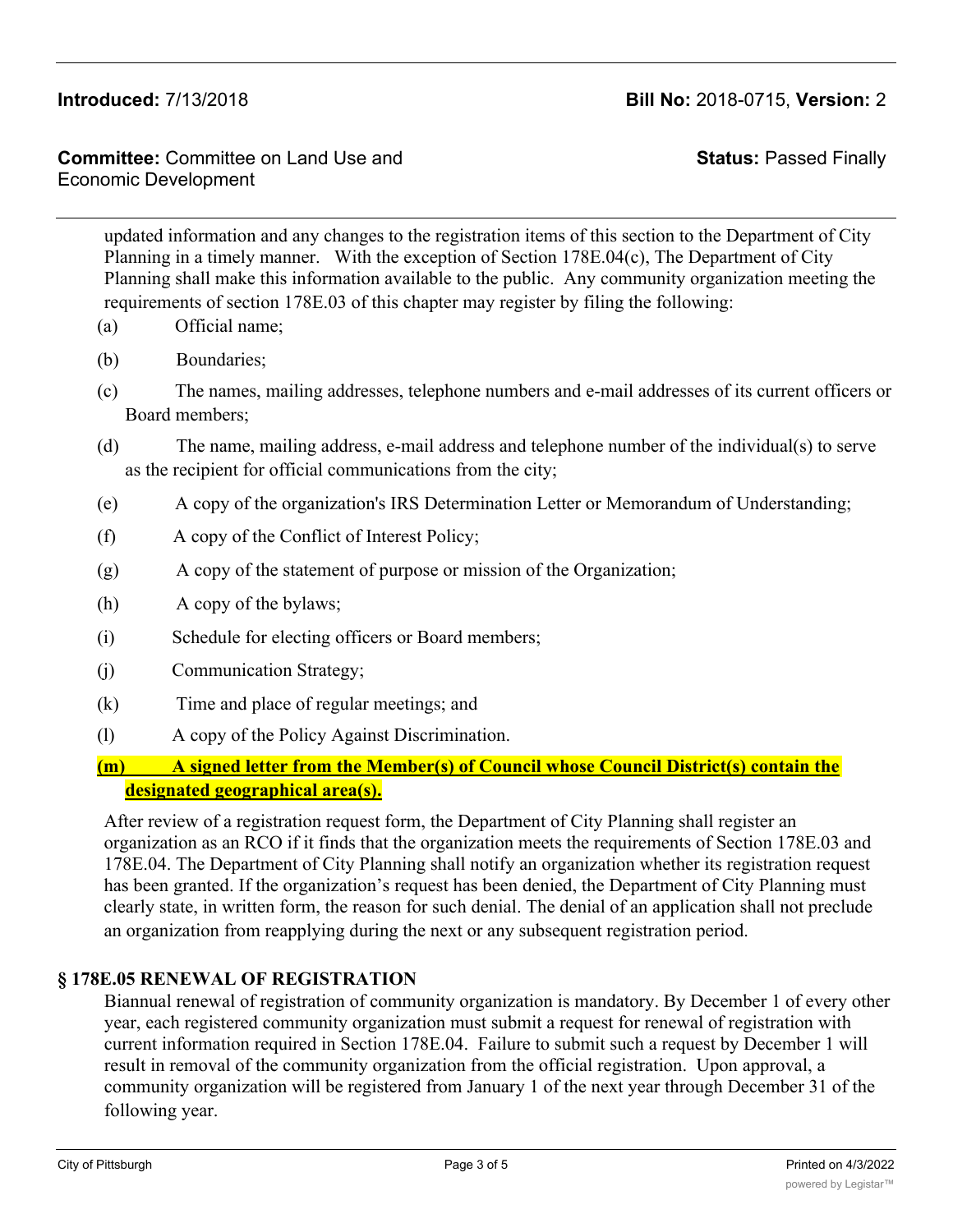**Committee:** Committee on Land Use and Economic Development

**Status:** Passed Finally

### **§ 178E.06 RESPONSIBILITIES OF CITY**

- (a) Publication: The City shall maintain a current map of the boundaries and a current list of the official names, boundaries, officers, and contact persons of all registered community organizations. In an effort to notify the public about the existence of registered community organizations and encourage participation in these organizations, at least once a year the City shall make a reasonable attempt to provide a list of all registered community organizations and their contact information to all residents, property owners, business owners, schools and nonprofit agencies in the City of Pittsburgh.
- (b) Education: The City shall adequately educate community organizations and the public on city policy, procedures, and actions.
- (c) Public Engagement: Each city department shall strive to utilize best public engagement practices to educate, engage, and receive input from the public at a level that is consistent with the scope of impact of a proposal or project.

## **§ 178E.07 RESPONSIBILITIES OF COMMUNITY ORGANIZATIONS**

- (a) Renew registration with the Department of City Planning on a biannual basis.
- (b) Establish orderly and democratic means for forming representative public input through civil and respectful dialogue.
- (c) Establish and follow a clear method for reporting to the city actions which accurately reflect their position. Include the means by which a recommendation or decision was reached, how many residents and businesses were involved and what the outcome was.
- (d) By interaction with its members, residents, and the city, foster open and respectful communication between the community organization and representatives of city departments on plans, proposals and activities affecting the interests of the community organization.

## **§ 178E.08 ROLES IN DEVELOPMENT ACTIVITIES**

- (a) Neighborhood Plan Adoption/Recognition: The City shall develop a Neighborhood Planning Manual which outlines policies and procedures to formally adopt/recognize Neighborhood Plans developed by registered community organizations.
- (b) Reregistration Notification: The Department of City Planning shall notify each registered community organization of pending requirements for reregistration prior to December 1 of that year.
- (c) Development Activities Meeting: The Department of City Planning shall require an applicant to coordinate with the applicable RCO to schedule a time, date and place of a public meeting to discuss the applicant's proposal. That meeting, in which the applicant must participate, must take place at least thirty (30) days prior to the first public hearing. The applicant shall then notify the Department of